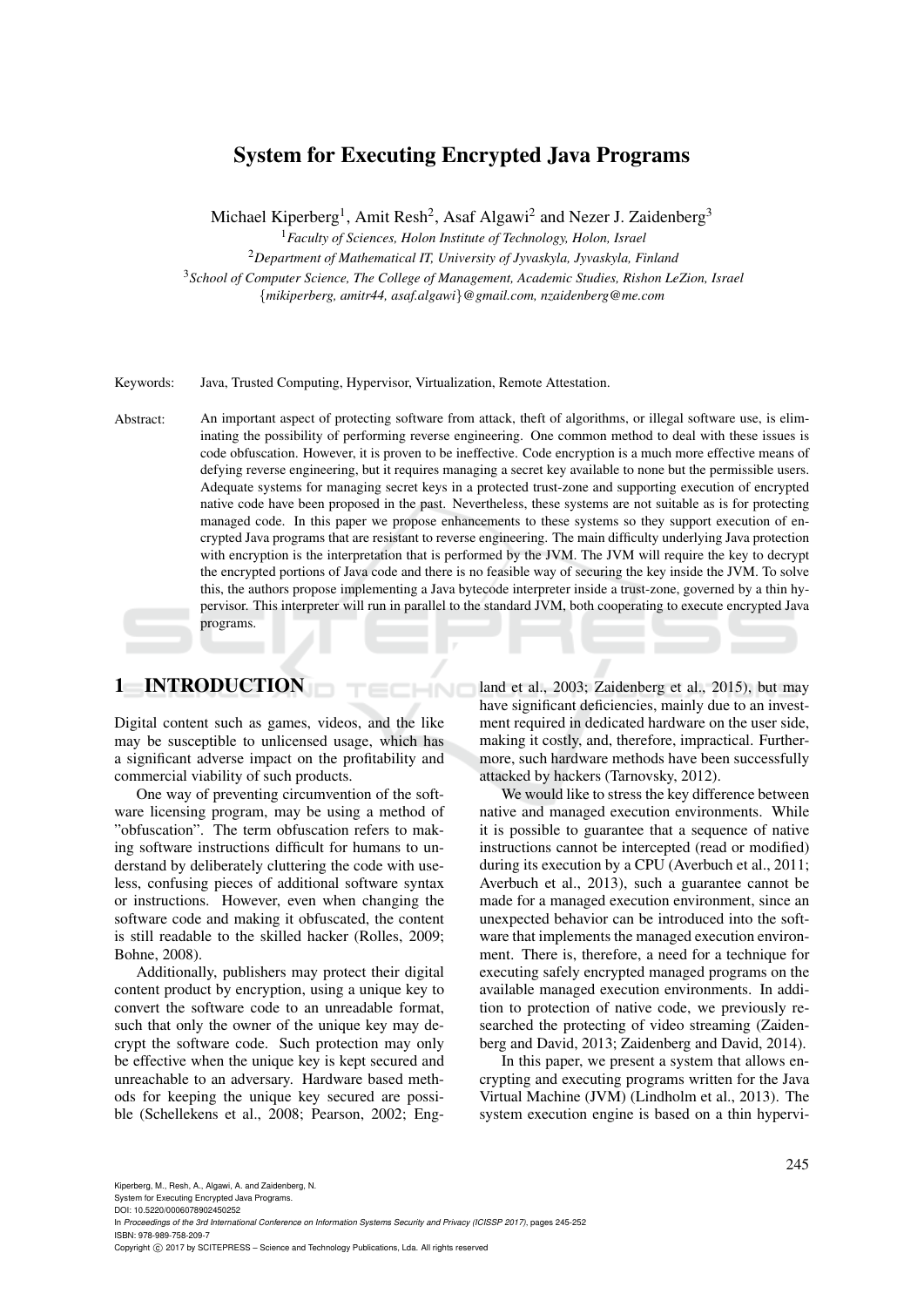sor and works in cooperation with the JVM through the standardized JVM Tool Interface (JVM TI) and the Java Native Interface (JNI). The hypervisor acquires the decryption key during the initialization of the JVM and is responsible for decrypting and executing the encrypted parts of the Java program.

## 2 JAVA BYTECODE

Java bytecode is the instruction set of the JVM (Lindholm et al., 2013). Programs written in Java are compiled to the Java bytecode and stored, together with additional information, in class files.

JVM is a stack machine: the arguments of an instruction are pushed onto a stack, the instruction is executed, which pops the arguments off the stack and the result is pushed back onto the stack.

Each method has its own stack and its own area of local variables (which also includes method's parameters). Any constants used in a method, e.g. numerical constants, type names, or method names, are stored in a constant pool belonging to the class in which the method is defined. The method references these constants via their indices.

Many languages, Java among them, have introduced a notion of exceptions. An exception is an abnormal condition detected by the program, which cannot be handled locally, i.e. in the method which detected this condition. Most exceptions occur synchronously as a result of an action by the thread in which they occur. An asynchronous exception, by contrast, can potentially occur at any point in the execution of a program. Asynchronous exceptions are not covered in our work. Synchronous exceptions can occur as a result of execution of the *athrow* instruction or any other instruction that specifies an exception as a possible result. For example, the *idiv* instruction, which divides two integers, throws an ArithmeticException if the value of the divisor is 0.

Each method may be associated with zero or more exception handlers. An exception handler specifies the range of instructions for which the exception handler is active, and describes the type of exception that the exception handler is able to handle. When an exception is thrown, the JVM searches for a matching exception handler in the current method. If a matching exception handler is found, the system branches to the exception handling code specified by the matched handler.

### 3 JAVA FILE STRUCTURE

Java is an object-oriented programming language. All code in a Java program is written in classes. The source code is compiled into intermediate bytecode that is stored in *class files* (Lindholm et al., 2013). Each *class file* contains the compiled bytecode of a class along with descriptions of its fields, interfaces and methods.

Similarly to other instrumentation tools (Chander et al., 2001; Lee and Zorn, 1997; Harkema et al., 2002), our encryption tool (Algawi et al., 2014) analyzes and modifies each *class file* that was defined to be protected.

## 4 JNI/JVM TI

JVM TI is an application programming interface (API) provided by the JVM that allows the inspection and the controlling of the state of the JVM and the program it executes. This API is usually used by performance profilers and debuggers (Binder and Hulaas, 2006; Luedde, 2012). JVM TI is a two-way interface. A client of JVM TI, an *agent*, can be notified of interesting occurrences through events. An agent can query the JVM through many functions, either in response to events or independent of them. An agent is realized in a dynamic library, a dynamic link library on Windows or a shared object on Linux.

In addition to events interception, JVM TI allows an agent to inspect and manipulate the state of the JVM and the state of the program it executes. For example, it allows to retrieve the methods of a particular class, obtain the method's name and bytecode. Another family of JVM TI functions allows inspection of dynamic aspects of the execution. For example, the GetLocalVariable functions retrieves the value of method's local variable (in Java parameters are also variables). Finally, another family of JVM TI functions allows modifying the state of the program. This family includes functions such as SetLocalVariable, which assigns a value to method's local variable, Set-BreakPoint, which sets a breakpoint at a specified location of a specified method.

JNI is an API provided by the JVM that enables Java programs to call and be called by native programs. JNI provides functions that can inspect and manipulate Java objects. These functions can be subdivided to the following families: class operations, exceptions, accessing fields, calling methods, etc.

The class operations family includes functions such as FindClass, which loads a class by its name, and IsAssignableFrom, which determines whether an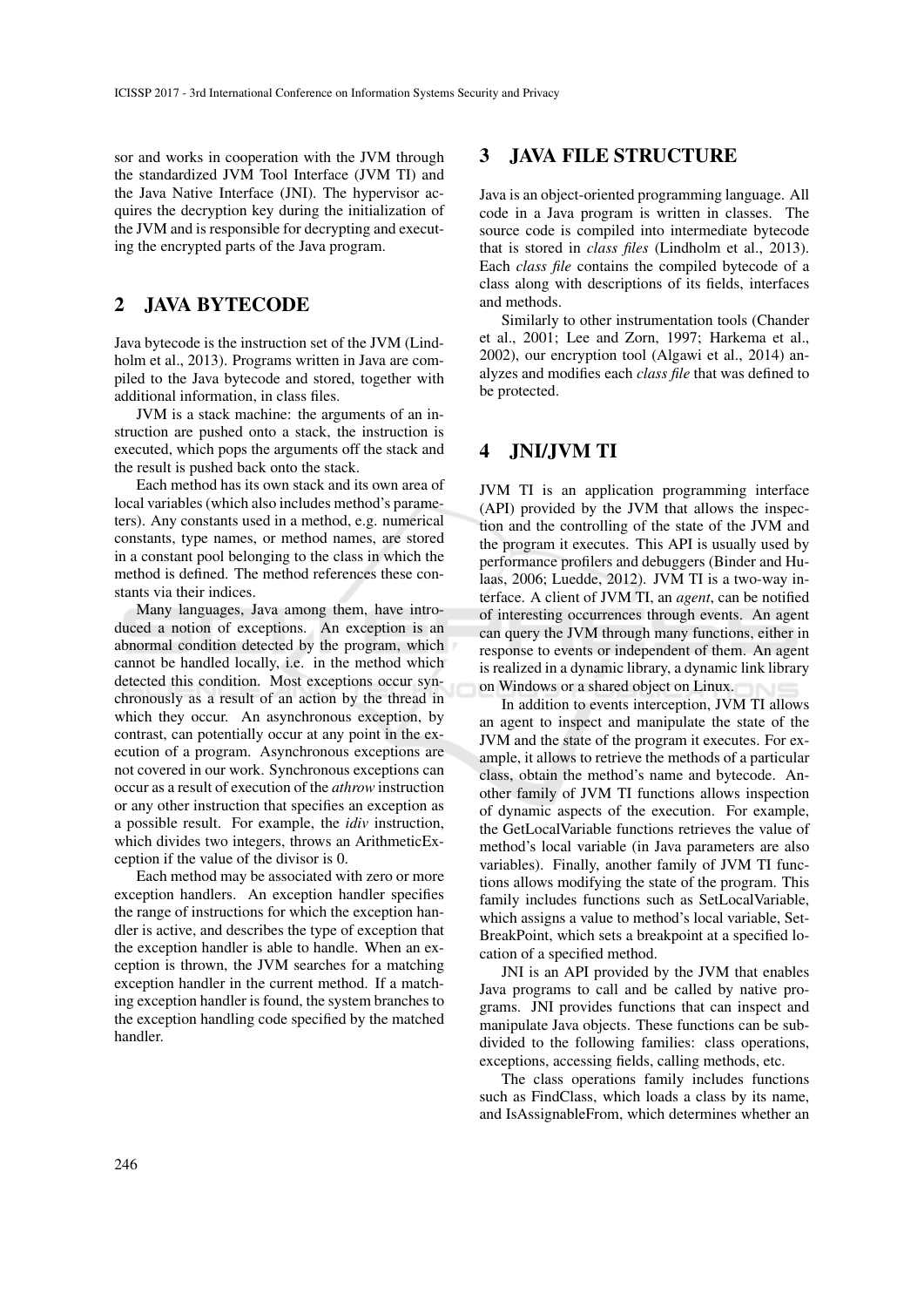object of one class can be safely cast to another class. The exceptions family includes functions such as Throw and ThrowNew, that request to handle the specified exception, and ExceptionOccurred, which determines whether an exception is being handled. The accessing fields family includes functions such as GetObjectField, which retrieves the value of the specified field in the specified object, and SetObject-Field, which assigns a value to the specified field in the specified object. The calling methods family includes functions such as CallVoidMethod, which calls the specified method of the specified object, and CallNonvirtualVoidMethod, which calls the specified method of the specified class (not necessarily object's class).

## 5 THIN HYPERVISOR

A hypervisor, also referred to as a Virtual Machine Monitor (VMM), is software, which may be hardware-assisted, to manage multiple virtual machines on a single system (Popek and Goldberg, 1974). The hypervisor virtualizes the hardware environment in a way that allows several virtual machines, running under its supervision, to operate in parallel over the same physical hardware platform, without obstructing or impeding each other.

The authors propose the use of a type-1 hypervisor environment for securing a single guest stack. Rather than wholly virtualizing the hardware platform, a special breed of hypervisor, called a thin-hypervisor, is used (Chubachi et al., 2010). The thin-hypervisor is configured to intercept only a small portion of the system's privileged events. All other privileged instructions are executed without interception, directly, by the OS.

A thin-hypervisor is less susceptible to being hacked as a result of vulnerabilities, since its code and complexity are greatly reduced when compared to a full-blown hypervisor.

In the proposed system, to execute encrypted Java bytecode, the thin-hypervisor capabilities are exploited to decrypt the encrypted Java bytecode (using the secret key) into protected memory regions and following up with interpretation and execution of the decrypted instructions while in host mode. The hypervisor obtains the secret key through a process of remote attestation (Seshadri et al., 2004; Kiperberg and Zaidenberg, 2013; Kiperberg et al., 2015) Following Attestation our hypervisor protects the keys. (Resh and Zaidenberg, 2013).

## 6 SYSTEM DESIGN

The system we present comprises four main components: (1) encryption tool, (2) JVM TI agent, (3) thin hypervisor, (4) attestation server. Figure 1 depicts the relationship between these components.

The encryption tool processes each *class file* by first de-serializing it into memory based structures. The code bytes of each method are located and zeroed out to create a sequence of *nop* instructions except for the very first code byte and the last three bytes. In the first code-byte (offset 0) it always inserts an *aconst null* opcode (a single-byte instruction that pushes a NULL on the operand stack). In the last 3 bytes it inserts a *jump* instruction that loops back to the 1st *nop* instruction (offset 1). The reason for this pattern is to allow a means to synchronize the JVM processing of the decrypted bytecode, as will be detailed later. The *aconst\_null* opcode at the beginning of the method's code is required to appease the Java verifier. Without the *aconst null*, the verifier contemplates that in the event of exception handling, the loop back to the method's start may have a stack depth of 1, while during other loops, stack depth is 0. This discrepancy is not allowed. With the *aconst null* opcode, the stack depth is always 1 regardless, and thus allowed by the verifier. Methods that are smaller than 5 bytes and cannot accommodate this pattern are simply not encrypted.

The encryption tool extends the existing constant pool to make room for encrypted versions of protected methods' bytecode. The original bytecodes of each method are encrypted and inserted in a new record appended at the end of the constant pool table.

After adding all the new encrypted entries, the encryption tool adds a trailer record at the very end, detailing the number of preceding encrypted entries. When the Java class is loaded for execution, the runtime decryption and execution engine can find this information by looking up the trailer-record at the end of the constant pool.

Once encryption is completed, the encryption tool serializes the class structures back into a modified *class file*, which replaces the original one in the *jar file*.

During the initialization of the JVM TI agent, it deploys the hypervisor and installs interception functions for the following events (1) class loading, (2) breakpoint, (3) exception catch. The class loading event occurs whenever the JVM loads a class and before any of the class code is executed. Upon this event the agent inspects the class and determines whether it is encrypted. If so, the agent installs a breakpoint at the first instruction of each method. These break-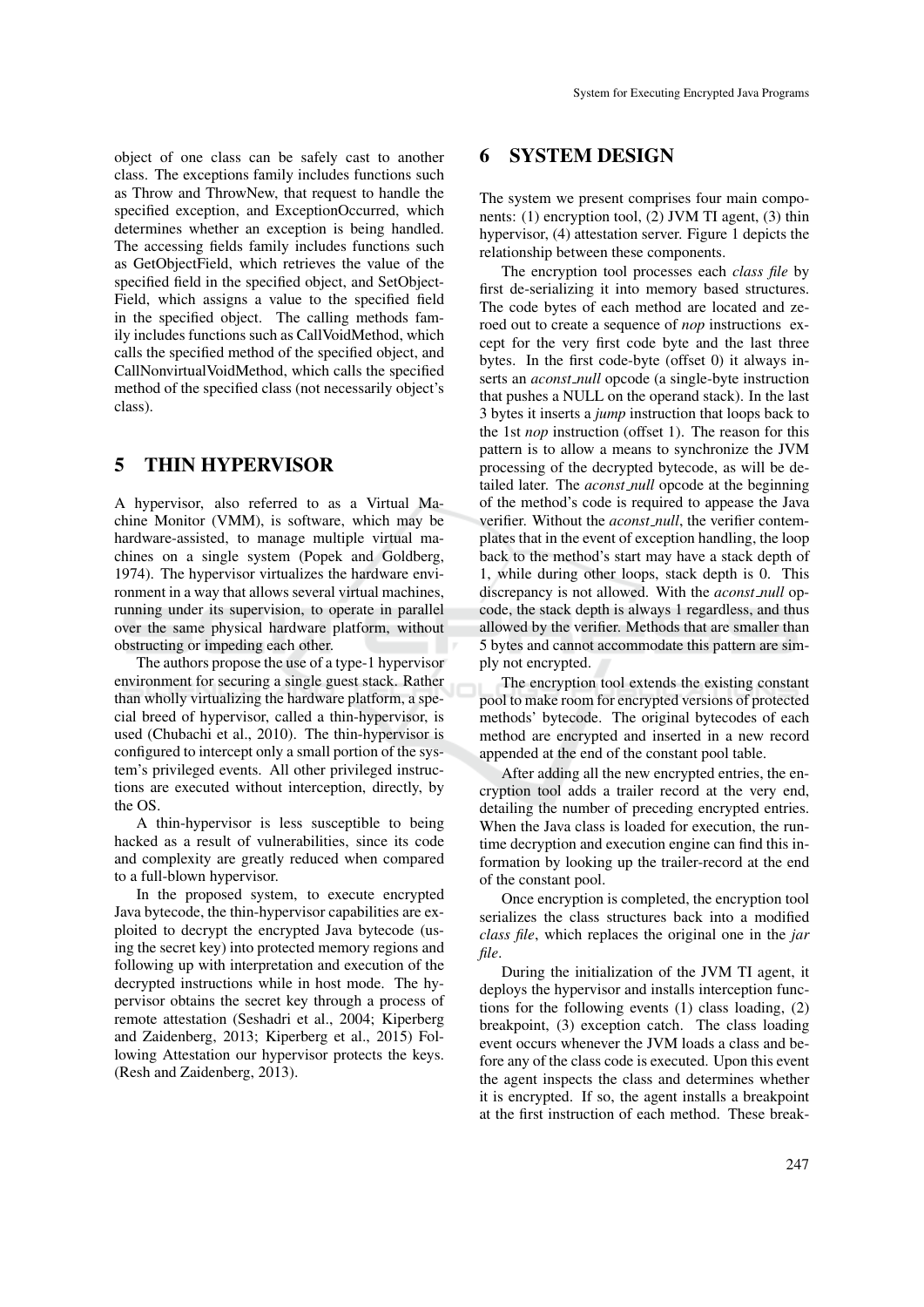

Figure 1: Relationship between the different components of the described system. The encryption tool (1) transforms regular Java classes into encrypted ones. Regular and encrypted Java classes are then loaded by the JVM. The JVM loads a JVM TI agent (2) through a JVM TI interface. The agent links the hypervisor to the JVM and assists in the interpretation process. The agent communicates with the JVM through JVM TI and JNI. The communication between the agent and the hypervisor is based on hypercalls and execution frames. The hypervisor receives the decryption key from a remote server, which attests the validity of the hypervisor and the hardware on which it executes.



Figure 2: A simplified control flow during encrypted method execution. The JVM reaches the breakpoint installed by the agent, and transfers the control to the JVM TI agent. The agent creates a frame and transfers the control to the hypervisor. The hypervisor decrypts the instructions, and interprets them until an uninterpretable instruction is reached. Then the hypervisor erases all the other instructions and returns control to the JVM TI agent, which interprets the instruction and either transfers the control to the hypervisor or returns control back to the JVM.

points induce a breakpoint event on each entry to the encrypted methods. The agent intercepts the breakpoint event, resolves the method that hosts the hit breakpoint, and begins the interpretation process.

The interpreter constructs a frame, a data structure which constitutes the execution environment of the current method invocation (including the encrypted bytecodes of the current method), and transfers control to the hypervisor. The hypervisor decrypts the



Figure 3: Frame's structure. The frame contains the computation stack and a pointer to its top element. The frame includes copies of all the local variables and the constant pool. The program counter contains the location of the next instruction to be executed. The "encrypted code" buffer contains the encrypted bytecode of the current method, which is then decrypted and interpreted by the hypervisor. The "decrypted code" buffer contains the last instruction that could not be interpreted by the hypervisor. If the hypervisor encountered an abnormal condition, it reports its nature through the exception name buffer and sets the "exit reason" field accordingly.

bytecodes and starts interpreting them one-by-one until it reaches an opcode which requires cooperation with the JVM. At this point, the hypervisor returns control to the agent and provides it with the instruction, which it could not interpret, in decrypted form. The agent proceeds by interpreting the instruction using JVM TI and JNI and then transfers control back to the hypervisor. Figure 2 presents the control flow diagram of the system operation.

IGY PUBLIC ATIONS

### 7 CO-INTERPRETATION

The interpretation is performed by two interpreters: one is embedded in the JVM TI agent and the other is embedded in the hypervisor (further reference to the thin-hypervisor will be simply: "hypervisor"). Each opcode is interpreted by only one of the two interpreters. When one interpreter cannot continue interpretation, it transfers the control to the other interpreter. The interpreters share a data structure, which we call a frame, and in which they store the intermediate results of the interpretation as well as some additional information. The Frame's structure is depicted in Figure 3 and explained below.

We want to enable the interpreter, which is embedded in the hypervisor, to interpret as many instructions as possible. Many instructions operate only on the stack and the program counter (PC). These instructions include the following groups of instructions: arithmetic/logic, type conversion, stack management, control transfer. These instructions require the following information to be included in the stack: (a) PC, (b) stack. The load and store group of instruc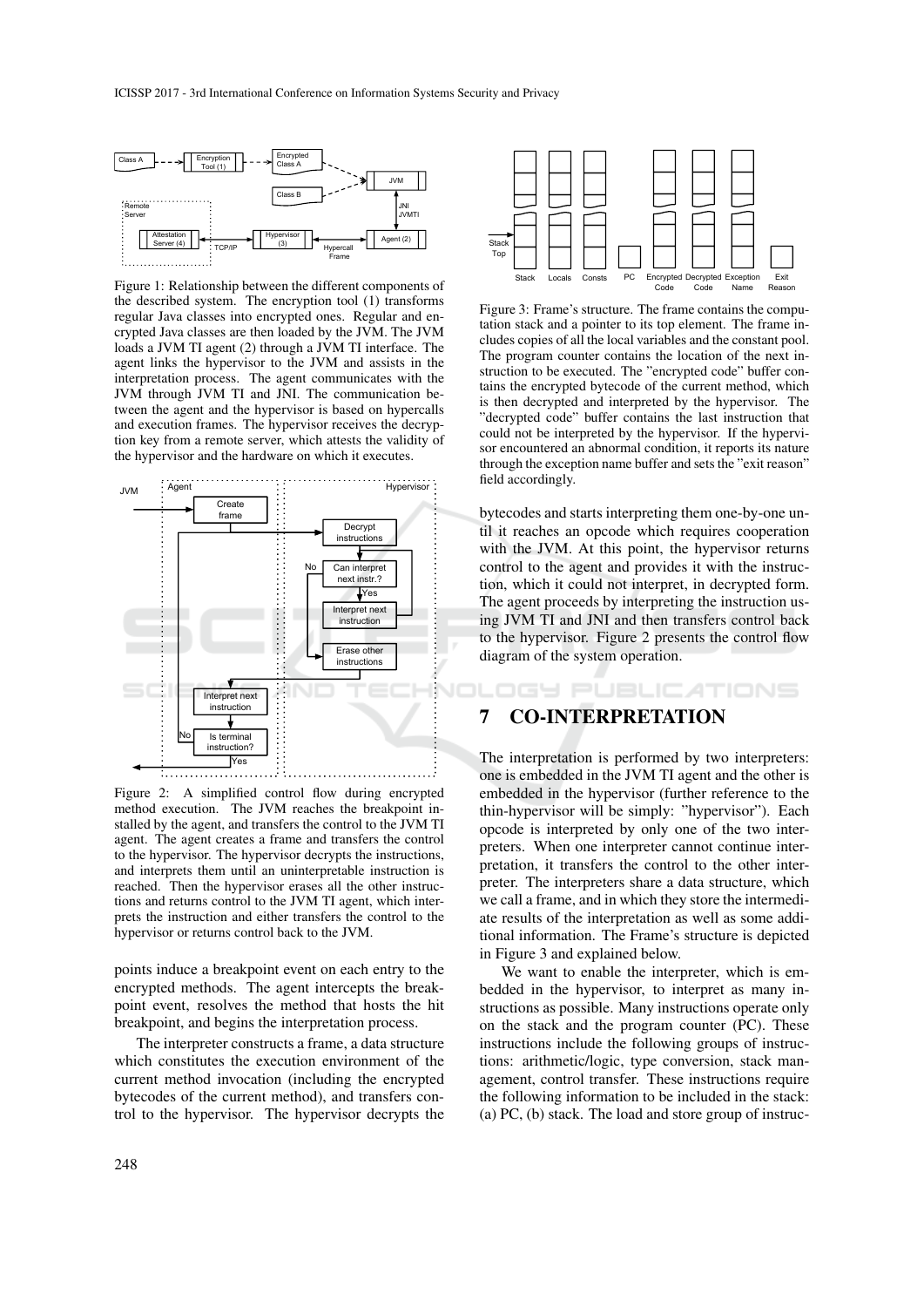tions allow the pushing of the value of local variables and constants onto the stack. In order to enable the hypervisor to interpret instructions in these groups, we include the (c) constant pool and the (d) local variables in the frame.

Instructions that belong to the following groups are interpreted by the JVM TI agent: object creation and manipulation, method invocation and return, and others. These instructions require cooperation with the JVM. For example, the *getfield* instruction, which pushes onto the stack the value of the specified field in the specified object, must inspect the internal representation of the object as defined by the JVM. Another example is the *return* instruction, which terminates execution of the current method. This instruction must modify the internal representation of the stack trace, which is managed by the JVM. Therefore, all these instructions are interpreted by the JVM TI agent via JNI and JVM TI functions.

In addition to the data structures which are used during interpretation, the frame includes three data structures which are used for communication between the two interpreters: (a) encrypted code, (b) decrypted code, (c) exit reason. Before transferring the control to the hypervisor, the encrypted code buffer is filled with the encrypted bytecodes of the current method by the JVM TI agent. The hypervisor decrypts the buffer and begins interpretation until it reaches an instruction, which cannot be interpreted (inside the hypervisor). This instruction is written to the decrypted code buffer and the exit reason is set to signify that the interpretation was suspended due to an uninterpretable instruction. The JVM TI agent interprets this single instruction and the process continues.

Exceptions are an essential part of Java; they are embedded into the low level bytecode instructions. Our interpreter supports exceptions (actually the support for asynchronous exceptions is partial) both in instructions that are interpreted by the JVM TI agent and those that are interpreted by the hypervisor. Clearly, our interpreter must cooperate with the JVM since it is possible that an encrypted method throws an exception which is handled by a non-encrypted method and vice-versa.

The implementation of exceptions in our interpreter can be divided into two parts: exception generation and exception handling. We begin our discussion with exception generation. The interpreter should generate an exception when it executes an instruction which generates an exception either explicitly (by executing the *athrow* instruction) or implicitly (e.g. by executing the *idiv* instruction with invalid arguments). The JVM TI agent delivers an exception to the JVM by calling the Throw or ThrowNew functions of JNI.

Unfortunately, the hypervisor cannot call JNI functions directly. Therefore, whenever the hypervisor detects an abnormal condition, it transfers the control to the JVM TI agent. The nature of the exception is delivered through the exception field of the current frame. The JVM TI agent then delivers the exception on the hypervisor's behalf.

In order to locate the correct exception handler, the JVM traverses the call stack of the currently executing methods. For each method, the JVM inspects the location in which the execution of the method was suspended and transferred to another method. These locations are part of the internal state of the JVM. The JVM updates these locations during program execution.

Our interpreters, however, cannot modify these locations directly, leaving the locations at 0 in all the encrypted methods. Whenever our interpreters need to modify the location of the currently executing method, they install a breakpoint at a desired location and return control to the JVM. The JVM executes the instrumented bytecode of the method (generally NOPS and a jump to the beginning at the end), as described in section 6, until it reaches the installed breakpoint, and transfers the control back to the JVM TI agent, which continues the interpretation process. Since our interpreter can affect only the location of the currently executing method, it must update the location before calling other methods.

LOGY PUBLICATIONS

## 8 MEASUREMENTS

According to (Collberg et al., 2007), invokevirtual is the second most popular instruction (appears with 8.9% frequency) and getfield is the fourth most popular instruction (5.4%). Unfortunately, these instruction cannot be interpreted inside the hypervisor, and, therefore, they are delivered in a decrypted form to the JVM TI agent, which is not considered secure. The hypervisor delivers about 38% of the instructions in a decrypted form back to the JVM TI. Therefore, in practice, only about 60% of the instructions in an encrypted class are actually hidden from an adversary. To compare performance of protected-Java vs. non-protected-Java, two empirical measurements were conducted.

The purpose of the first measurement was to compare code interpretation of decrypted Java bytecode in the hypervisor to regular, non-protected, JVM code interpretation. Algorithm 1 presents the pseudo code of a method that was run in protected and unprotected mode.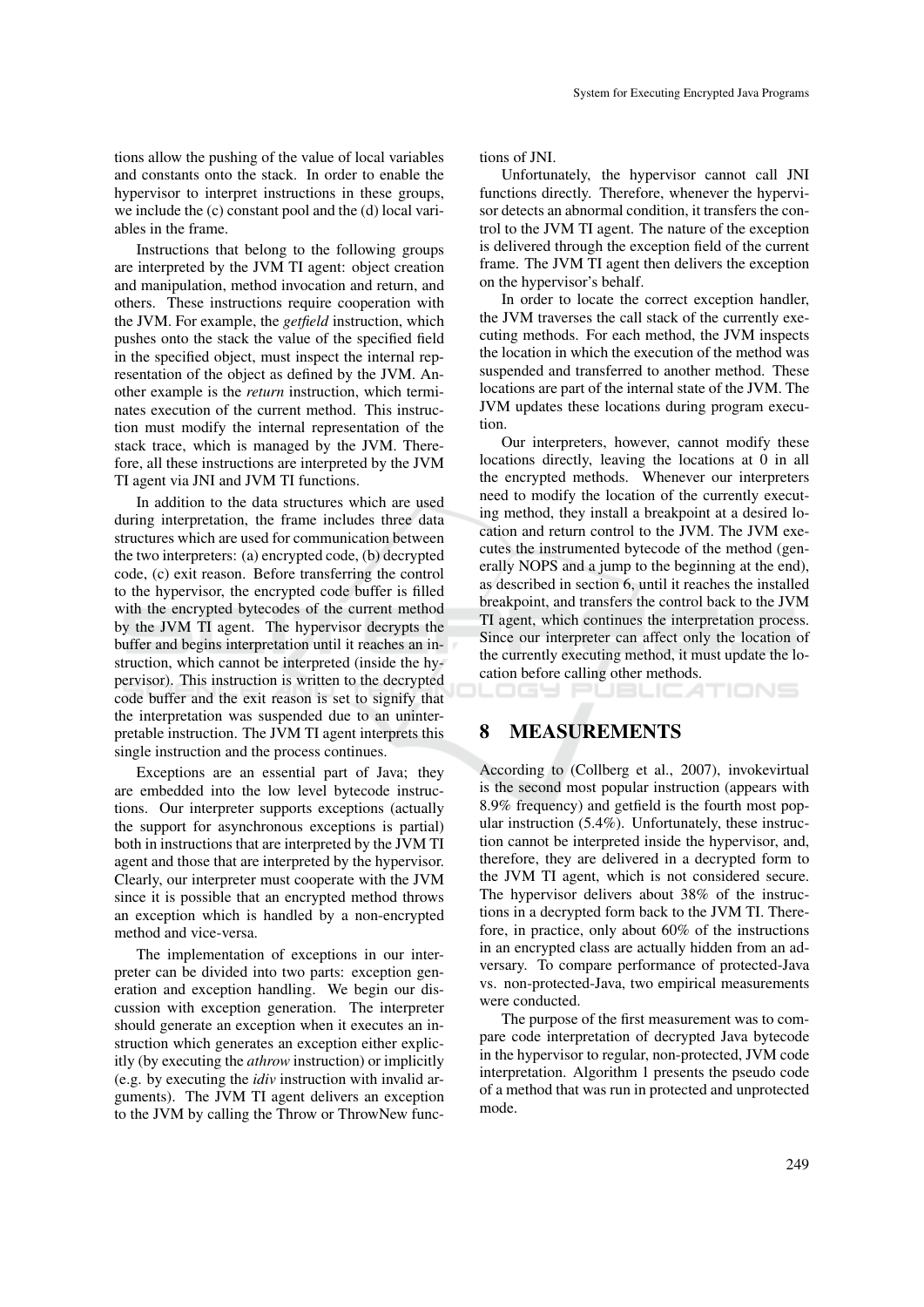| Algorithm 1: Algorithm measuring the correlation between |  |
|----------------------------------------------------------|--|
| instruction sequence length and its execution time.      |  |

```
for i = 1,10000 do
   t = System.nameTime()baseTime += System.nanoTime() - t
end for
for all k \in \{10, 20, ..., 190, 200, 400, ..., 10000\} do
   for i = 1,10000 do
       t = System.nameTime()for i = 1, k do
          nothing
       end for
       sumTime += System.nanoTime() - t
   end for
end for
Output: baseTime/10000, sumTime/10000
```
The first repeat block measures the overhead associated with system time measurement during 10000 iterations. The second repeat block performs the actual timed measurement. The number of interpreted instructions measured are a function of parameter *k*. The Java bytecodes measured are an empty *for* loop and include the instructions to manipulate the control variable and to cycle the loop. The value of *k* governs the number of instructions processed during each iteration. Measurements are performed for *k* assuming values 10 to 200 at increments of 10 and then 200 to 1000 — at increments of 200. To cancel out random measurement errors as a result of asynchronous events, 10000 iterations are performed for each value of *k* and the average value is output. The difference between *sumTime* and *baseTime*, the overhead measurement, is the net time duration of the instruction interpretation process. When measuring protected Java interpretation the *baseTime* of the non-protected java is subtracted from the measured result, in order to include in the time measurement a hypervisor exit and a hypervisor entry from/to the agent which is performed in order to call the System.nanoTime() method.

We observed that *baseTime* is 55ns in a nonprotected program, and 28726 — when executed in a protected program. Since the System.nanoTime() method call is always executed by the JVM (it is not protected), the overhead time difference (28671 nanoseconds) is attributed to the transitions between the hypervisor and the agent.

The measurement result for the span of *k* values is plotted in Figure 4 on a logarithmic scale. Note that the transition overhead is significant (as compared to code interpretation) up until  $k = 1000$ . Since the size of the empty *for* loop in bytecode is about 10 bytes, it can be determined that the transition overhead is



Figure 4: Execution time of Algorithm 1 in nanoseconds. The figure presents two graphs that correspond to two execution modes: (1) protected mode, in which the algorithm is realized by an encrypted method, (2) non-protected mode, in which the algorithm is realized by a regular, nonencrypted method.

significant for bytecode sizes of up to 10000 bytes. For larger bytecodes the performance comparison is stable at about a 1:10 factor.

While interpretation performance in the hypervisor can be optimized to achieve a result better than 1:10, this measurement shows that for all practical purposes the transition time will overshadow this. Therefore, optimization efforts should be concentrated there.

The purpose of our second study was to measure the overhead of calling a protected method as a function of the number of its parameters. When a protected method is called, the agent needs to construct the frame context and transfer control to the hypervisor (via a hypercall). The hypervisor needs to locate the encrypted bytecode, decrypt it and perform the local interpretation. When complete, it needs to return control to the agent, which will adjust the JVM frame context.

To measure this entire process, functions of a

| Algorithm 2: Algorithm measuring the correlation between |  |  |  |
|----------------------------------------------------------|--|--|--|
| function's number of arguments and its invocation time.  |  |  |  |

| $baseTime = System.nameTime()$                |
|-----------------------------------------------|
| for $i = 1,40000$ do                          |
| nothing                                       |
| end for                                       |
| $baseTime = System.nameTime() - baseTime$     |
| for all $k=0.15$ do                           |
| $T_k$ = System.nanoTime()                     |
| for $i = 1,40000$ do                          |
| <i>Call</i> $f_k(0,1,,k)$                     |
| end for                                       |
| $T_k =$ (System.nanoTime() – $T_k$ ) / 40000  |
| end for                                       |
| <b>Output:</b> baseTime, $T_0, T_1, , T_{15}$ |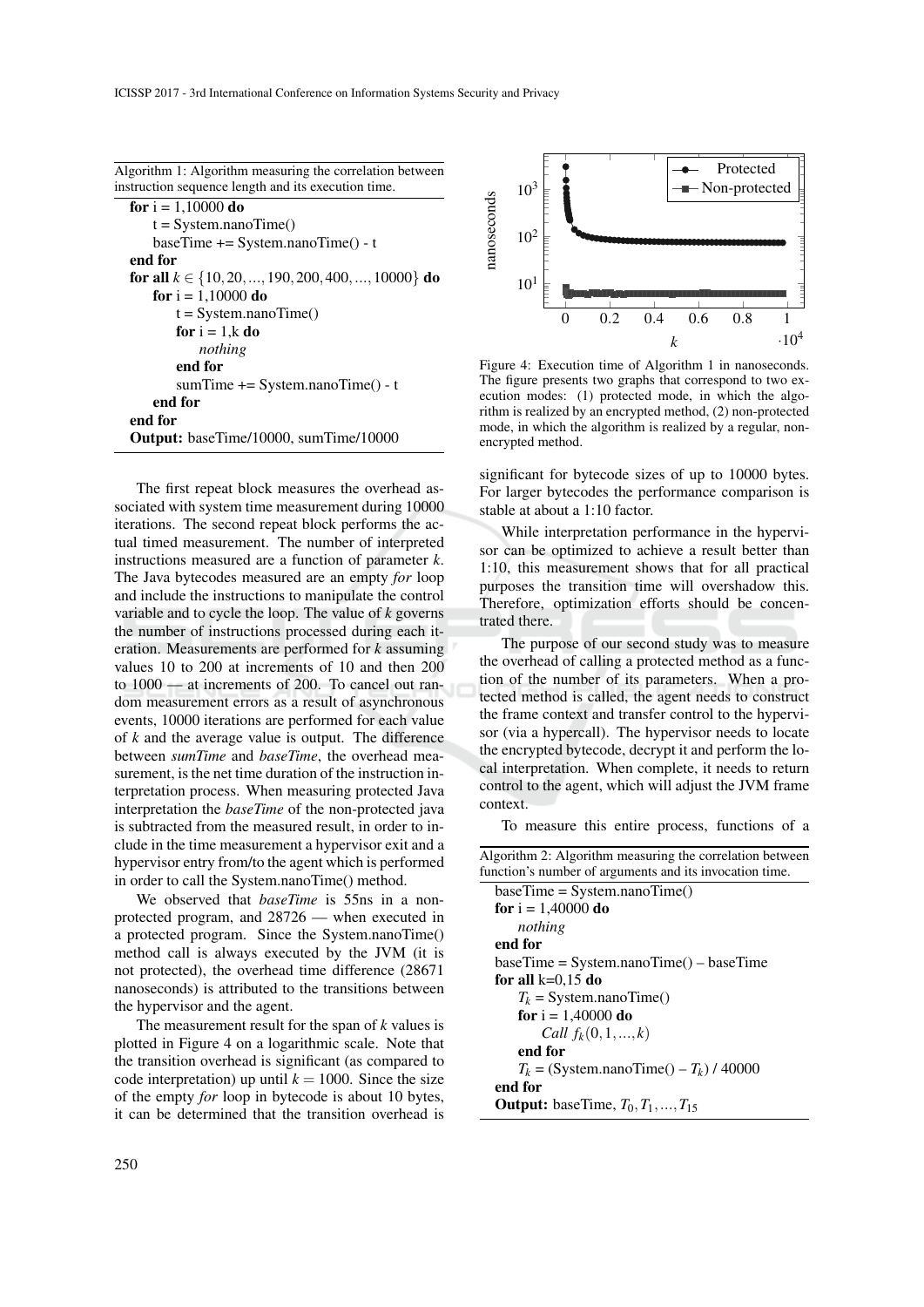

Figure 5: Execution time of Algorithm 2 in nanoseconds. The figure presents three graphs that correspond to three execution modes: (1) the callee, i.e. the function  $f_k$ , is encrypted (2) the caller is encrypted (3) neither the caller nor the callee are encrypted.

varying number of parameters were called and the call procedure was timed. The function contents were identical:  $f_k$ (int  $p_0$ ,...,int  $p_k$ ) { $p_0* = p_0$ ;} As in the previous study, each measurement was carried out multiple times (400000) to reduce error, and a *base-Time* was calculated to reflect the overhead associated with managing the loop process, as shown in Algorithm 2.

The *baseTime* was subtracted from the function call measurements results. Three types of measurements were conducted, each for all values of *k*: (a) non-protected program, (b) protected caller which calls an non-protected callee, (c) non-protected caller which calls a protected callee. Figure 5 plots these measurements on a logarithmic scale.

The largest overhead was acquired when the callees were encrypted, since this operation is the most involved: requiring preparation of the environment, transferring to the hypervisor, decrypting, interpreting in hypervisor and restoring the environment. It is roughly 1.5 to 2 orders of magnitude greater as compared to the case where only the caller was protected, since this has moderate overhead, only requiring the hypervisor to prepare the environment and transfer control to the agent.

The number of parameters generally increase the timing linearly, as can be expected. However, when comparing the two protected cases, it can be seen that the gap between the results increases with the number of parameters. This indicates that the overhead of preparing and restoring the environment is more significant when the callee function is protected.

#### 9 CONCLUSIONS

As has been shown, Java programs can be, at least partially, protected from an adversary. We believe that this degree of protection is sufficient in cases where

traditionally obfuscation was used. In other cases, which require a higher degree of protection, we suggest either avoiding using uninterpretable (by the hypervisor) instructions or use a tool which can reduce the frequency of uninterpretable instruction (by inlining methods, for instance).

While the performance penalty can be significant (2-2.5 orders of magnitude) on frequent transitions between the hypervisor and the JVM TI agent, the performance improves when longer sequences of instructions can be interpreted in the hypervisor at once. Obviously, sporadic execution of the protected parts of a Java program has little effect on the overall performance of the program.

### REFERENCES

- Algawi, A., Neittaanmaki, P., Zaidenberg, N. J., and Parisinos, T. (2014). In kernel implementation of rsa routines. In *ICCSM*, pages 149–153.
- Averbuch, A., Kiperberg, M., and Zaidenberg, N. J. (2011). An efficient vm-based software protection. In *Network and System Security (NSS), 2011 5th International Conference on*, pages 121–128.
- Averbuch, A., Kiperberg, M., and Zaidenberg, N. J. (2013). Truly-Protect: An Efficient VM-Based Software Protection. *Systems Journal, IEEE*, 7(3):455–466.
- Binder, W. and Hulaas, J. (2006). Exact and portable profiling for the jvm using bytecode instruction counting. *Electronic Notes in Theoretical Computer Science*, 164(3):45–64.
- Bohne, L. (2008). Pandora's Bochs: Automated Unpacking of Malware. In *Pandora's Bochs: Automated Unpacking of Malware*.
- Chander, A., Mitchell, J. C., and Shin, I. (2001). Mobile code security by Java bytecode instrumentation. In *DARPA Information Survivability Conference & Exposition II, 2001. DISCEX'01. Proceedings*, volume 2, pages 27–40. IEEE.
- Chubachi, Y., Shinagawa, T., and Kato, K. (2010). Hypervisor-based Prevention of Persistent Rootkits. In *Proceedings of the 2010 ACM Symposium on Applied Computing*, SAC '10, pages 214–220, New York, NY, USA. ACM.
- Collberg, C., Myles, G., and Stepp, M. (2007). An Empirical Study of Java Bytecode Programs. *Softw. Pract. Exper.*, 37(6):581–641.
- England, P., Lampson, B., Manferdelli, J., Peinado, M., and Willman, B. (2003). A Trusted Open Platform. *Computer*, 36(7):55–62.
- Harkema, M., Quartel, D., Gijsen, B., and van der Mei, R. D. (2002). Performance monitoring of Java applications. In *Proceedings of the 3rd international workshop on Software and performance*, pages 114–127. ACM.